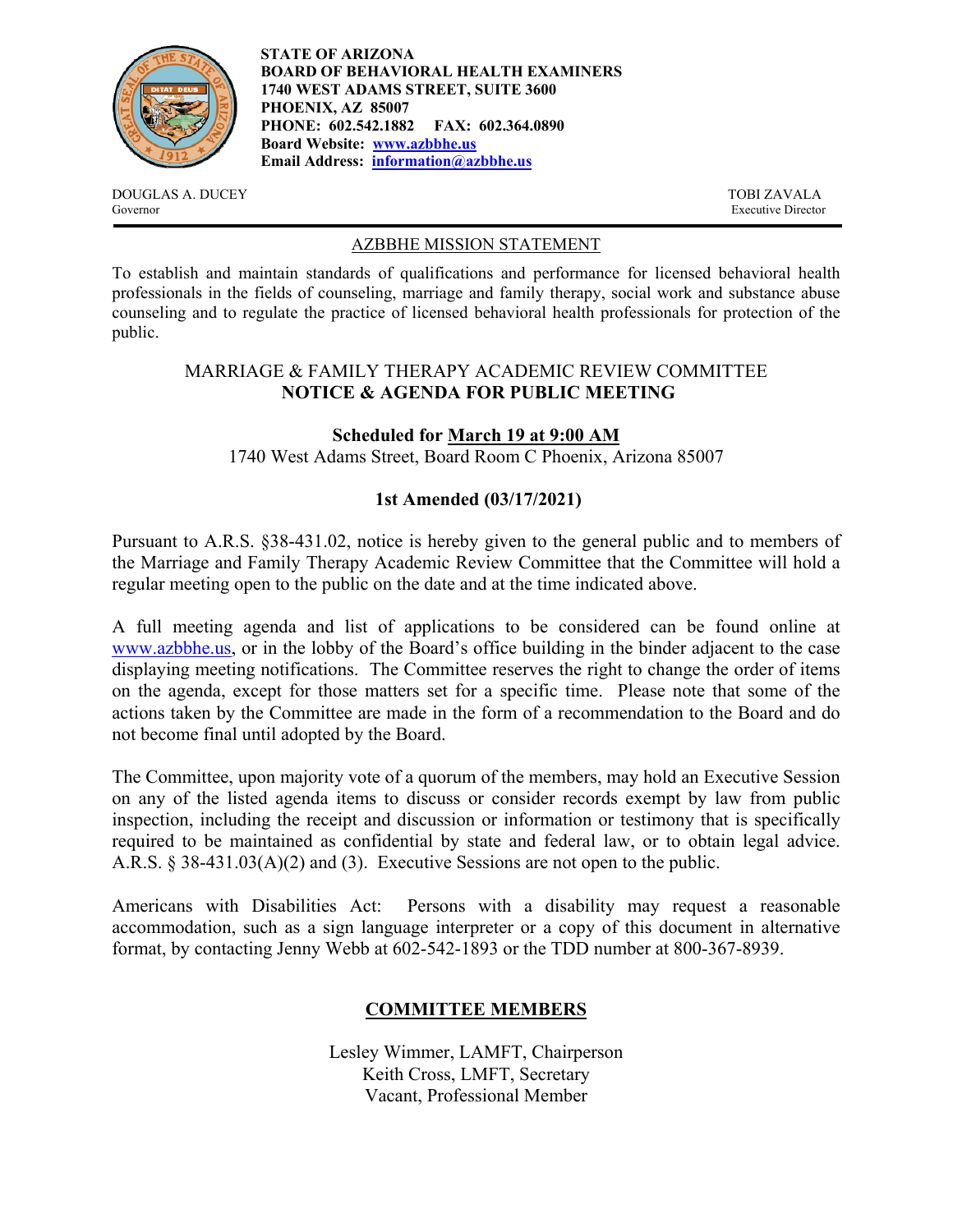The agenda for the meeting is as follows:

## **1. Call to order**

**2. Roll call** (staff)

## **3. Minutes: Review, consideration and action.**

*A. December 11, 2020, general meeting minutes* 

## **4. Report from the Chair**

The Committee may go into executive session to discuss confidential records pursuant to A.R.S. §38-  $431.03(A)(2)$  or to obtain legal advice pursuant to A.R.S. §38-431.03(A)(3).

 *None* 

### **5. Report from the Executive Director and/or staff**

The Committee may go into executive session to discuss confidential records pursuant to A.R.S. §38-  $431.03(A)(2)$  or to obtain legal advice pursuant to A.R.S. §38-431.03(A)(3).

- *A. General agency operations*
- *B. Discussion regarding staff's accomplishments and goals*

### **6. Assistant Attorney General's Report**

The Board may go into executive session to discuss confidential records pursuant to A.R.S. § 38-  $431.03(A)(2)$  or to obtain legal advice pursuant to A.R.S.  $838-431.03(A)(3)$ .

 *None* 

### **7. Supervisor exemption request: review, consideration and action**

*None* 

### **8. Consent agenda: review, consideration and action regarding 60-day extension request for deficiencies and 90-day extension for examination**

- *A. Adriana Romero, LAC applicant (60-day deficiency extension)*
- *B. Carla Jackson-Morris, LAC applicant (60-day deficiency extension)*
- *C. Robert Sharp, LPC applicant (60-day deficiency extension)*
- *D. Ashley Wright, LCSW applicant (60-day deficiency extension)*
- *E. Stacey Vinson, LAC applicant (90-day exam extension)*
- *F. Carrianne Connors, LCSW applicant (90-day exam extension)*

## **9. Exam accommodation and/or 90-day waiver request: review, consideration and action**

*None* 

### **10. Applications for licensure: review, consideration and action**

The Committee may go into executive session to discuss records exempt from public inspection pursuant to A.R.S.  $§38-431.03(A)(2)$  or to obtain legal advice pursuant to A.R.S.  $§38-431.03(A)(3)$ .

A. Review, consideration, and possible action regarding applications for licensure  *Names are posted for review in the building lobby of the 1st floor of 1740 West Adams Street, Phoenix, AZ at least twenty-four (24) hours in advance of the meeting.*